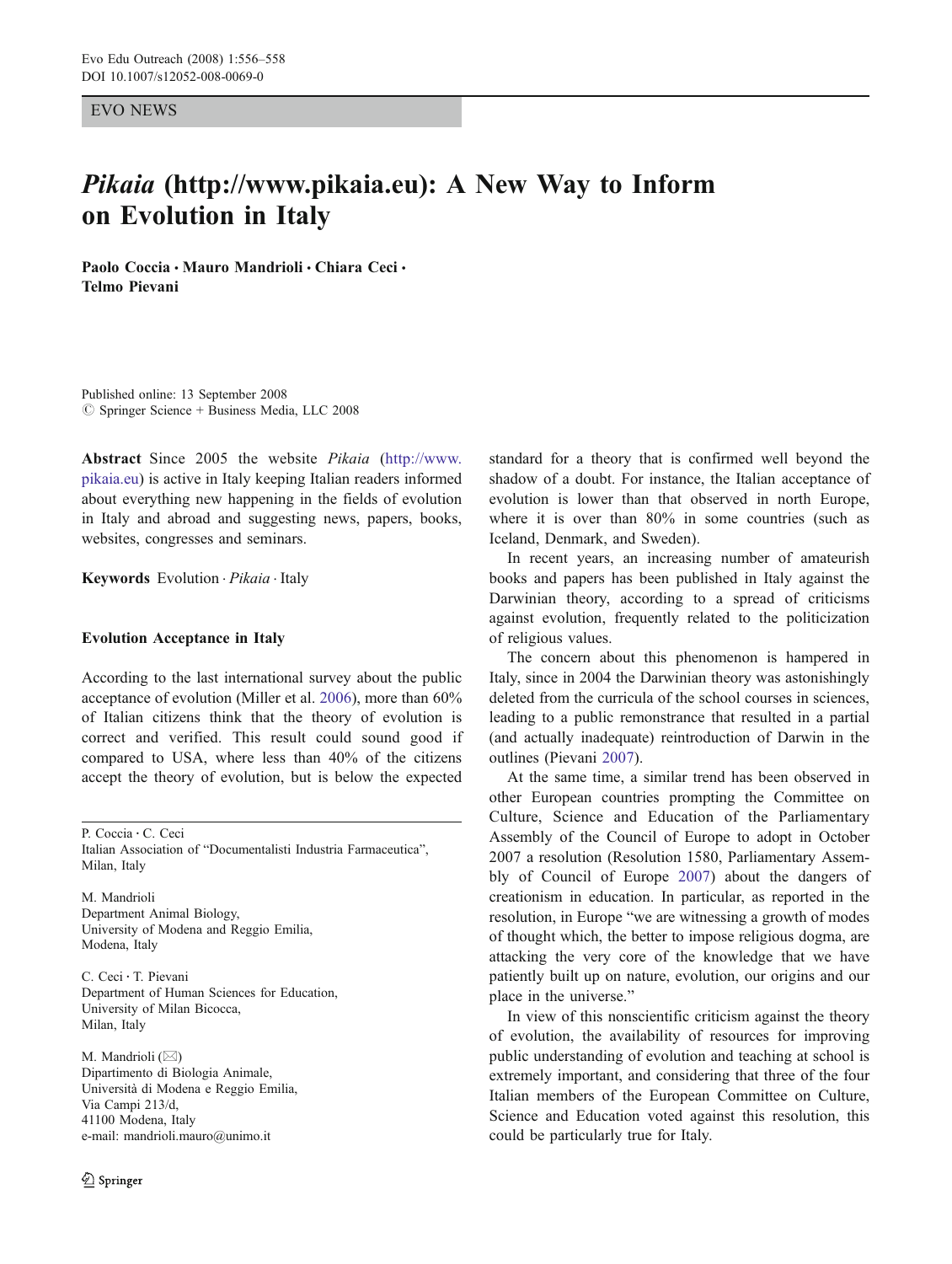<span id="page-1-0"></span>In this context, the website Pikaia [\(http://www.pikaia.eu\)](http://www.pikaia.eu) has been active in Italy since 2005, with the main aim of keeping Italian readers informed about everything regarding evolutionary biology happening in Italy and abroad.

## Pikaia: Origins and Structure of the Website

The website Pikaia (ISSN 1827-8647) takes its name from Pikaia gracilens, an extinct animal found near Mount Pika in the Burgess Shale of the British Columbia, which represents the earliest known ancestor of all chordates, as reported by Stephen J. Gould in 1989 in his book Wonderful Life: The Burgess Shale and the Nature of History. The choice of this name is a way to pay homage to our earliest ancestor and, at the same time, to Stephen J. Gould, whose works greatly improved our comprehension of evolution.

Pikaia, which takes its origin from a pre-existing blog [\(http://darwininitalia.blogspot.com](http://darwininitalia.blogspot.com)) through the collaboration between Telmo Pievani and Paolo Coccia, currently publishes the latest news on evolution on a daily basis in order to



Fig. 1 Pikaia consists in a central portion containing a section reporting the latest news about papers, events, and books and a foreground section specifically presenting highly interesting essays or commentary. On the left, a list of links allows readers to easily find programs of the Italian Darwin Day, seminars and congresses on evolutionary biology, and different links to book reviews, essays, multimedia files, and interviews. On the right, readers can find the old published news subdivided in different categories (i.e., anthropology, zoology, evo-devo, evolutionary medicine, history of evolution) and easy access to the Stephen J. Gould section